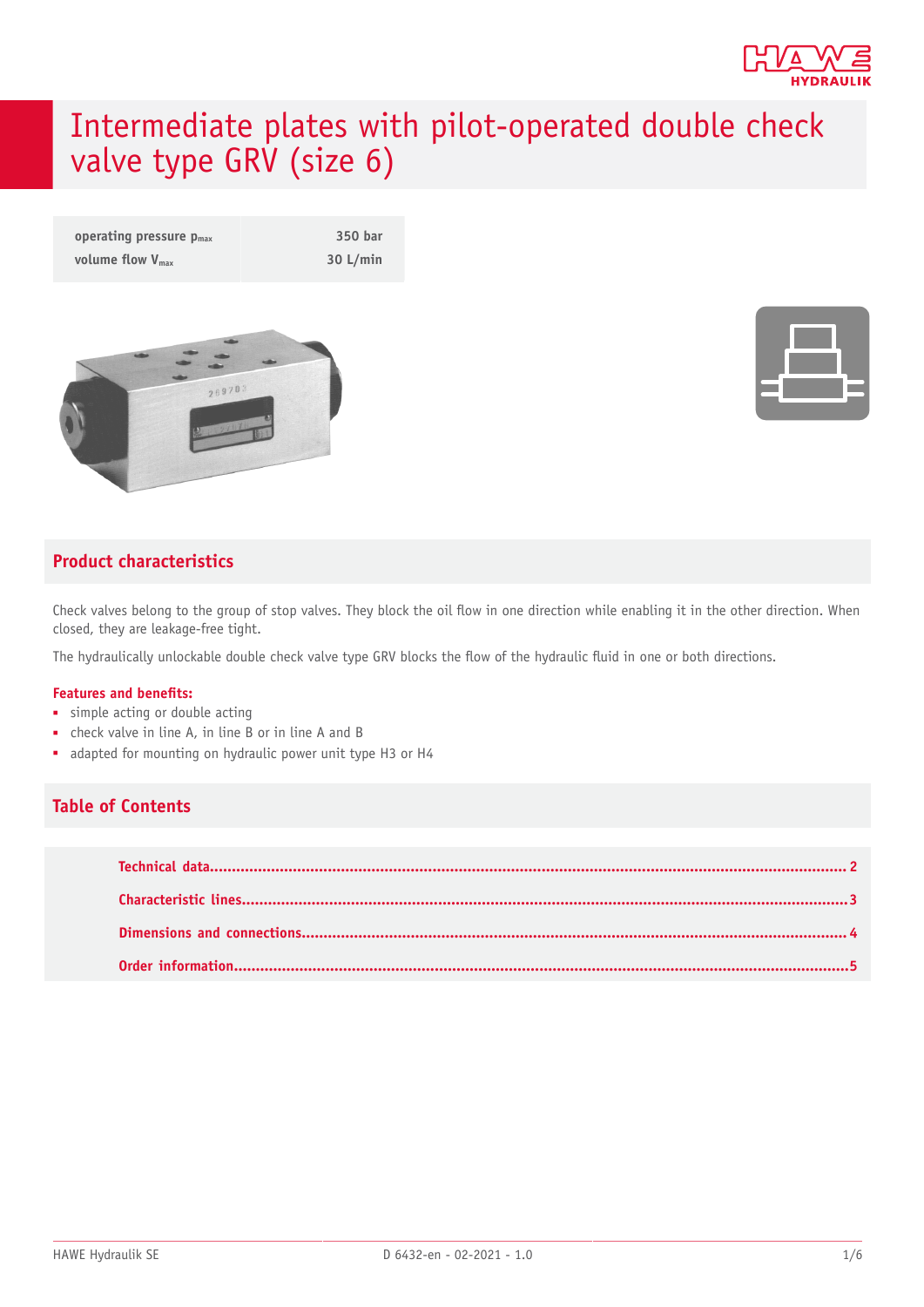

# <span id="page-1-0"></span>**Technical data**

### **General**

| type                | seated valve               |
|---------------------|----------------------------|
| design              | intermediate plate valve   |
| weight              | 1.0 kg                     |
| ambient temperature | $-30$ to $+50$ °C          |
| mounting position   | arbitrary                  |
| connection size     | ISO 4401-03-02-0-05 (NG06) |

### **Hydraulic parameters**

Hydraulic fluid: mineral oil according to DIN 51524, other media on request

| max. operating pressure         | 350 bar                                 |
|---------------------------------|-----------------------------------------|
| max. volume flow                | 30 L/min                                |
| hydraulic fluid temperature     | $-25$ to $+70$ °C                       |
| viscosity                       | 10-600 mm <sup>2</sup> /s               |
| permissible degree of pollution | max. class 22/19/16 according ISO 4406  |
| filter recommendation           | filter retention rate $\beta_{25} > 75$ |
| progression ratio               | 1:4                                     |
| opening pressure                | min. 0.3 bar                            |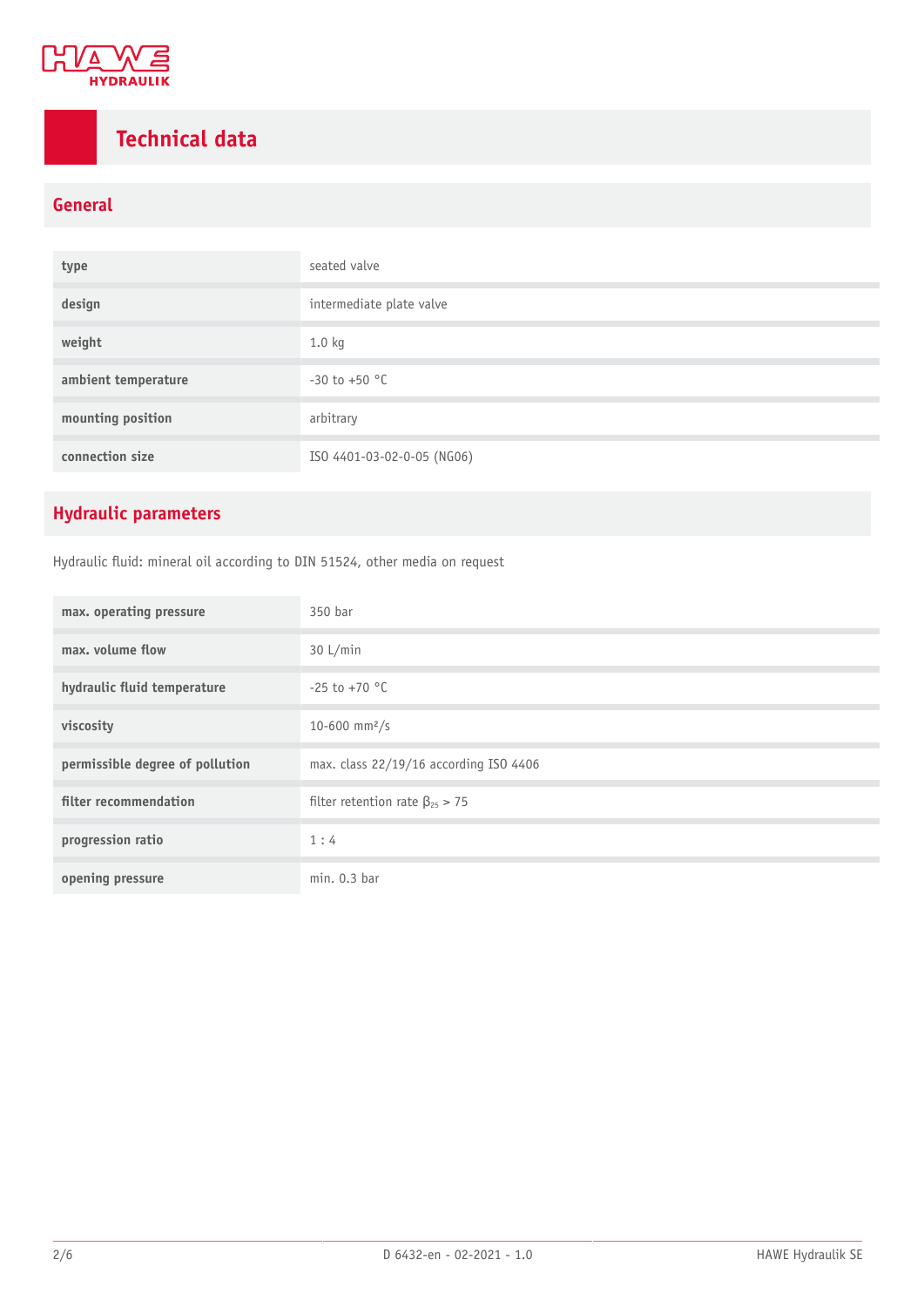

# <span id="page-2-0"></span>**Characteristic lines**



measured at +50 °C temperature of hydraulic fluid, viscosity 35 mm<sup>2</sup>/s, tolerance ±5 %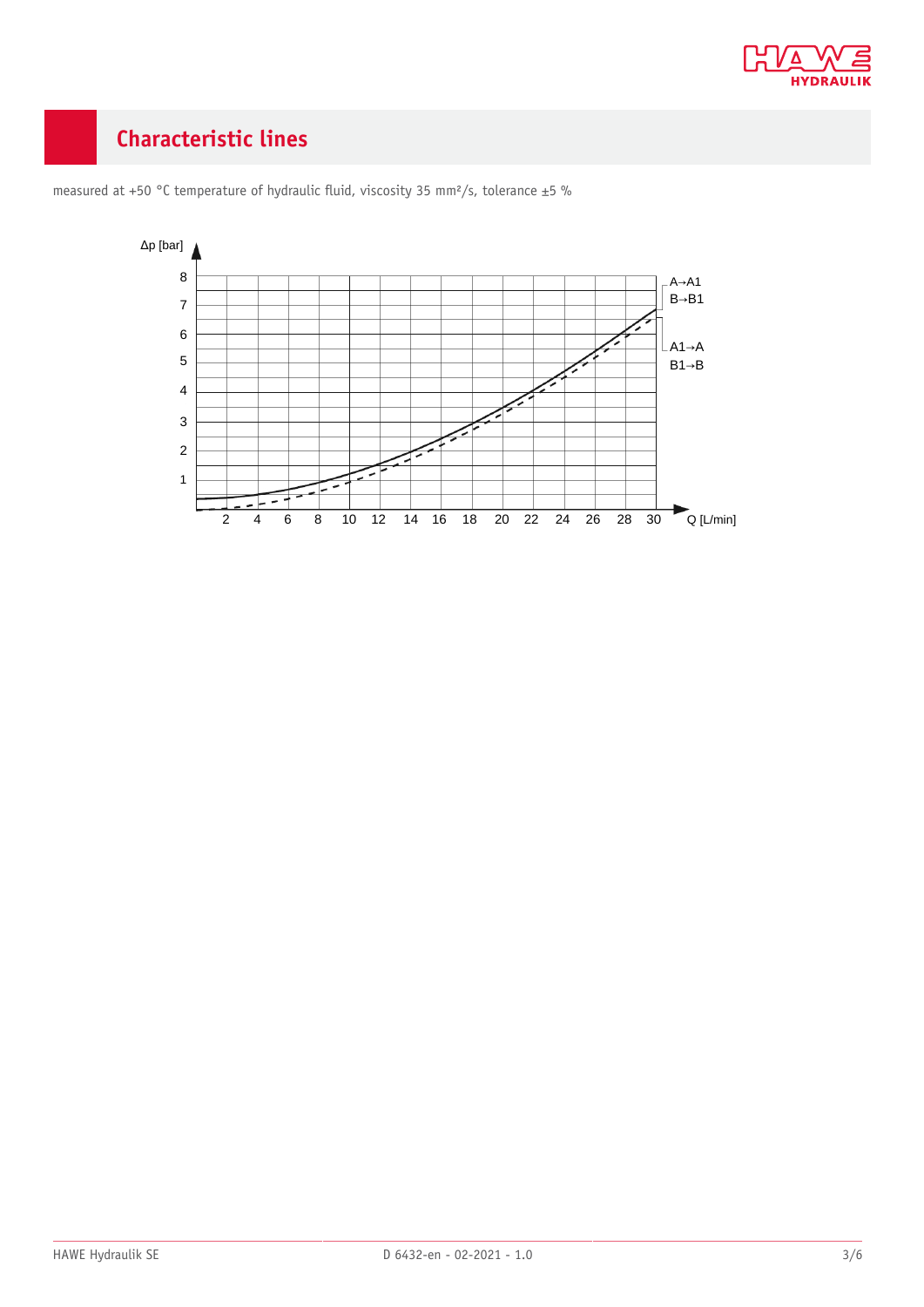

### <span id="page-3-0"></span>**Dimensions and connections**

Dimensions are given in mm.



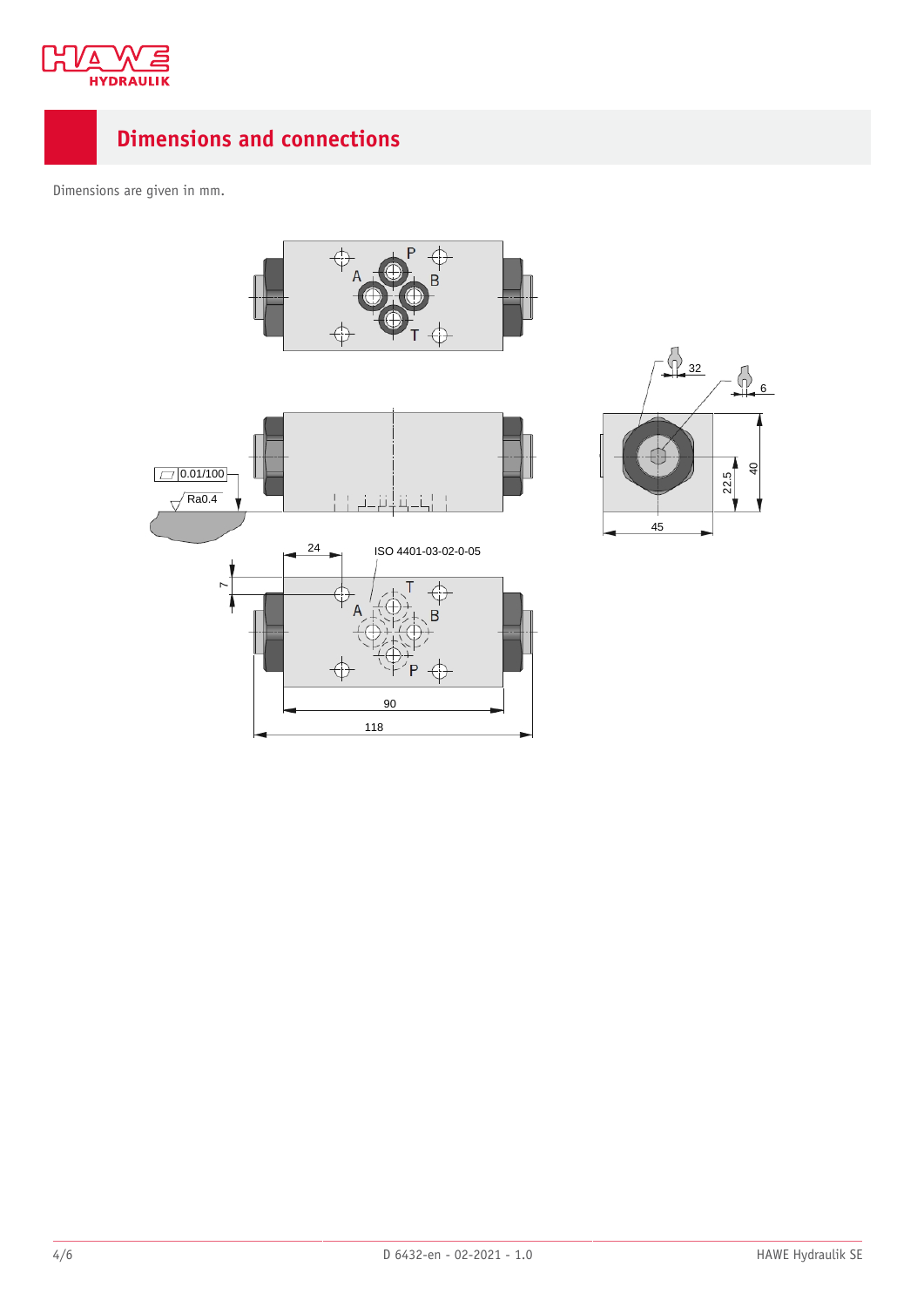

# <span id="page-4-0"></span>**Order information**

### **Type code**



**type** pilot-operated double check valve